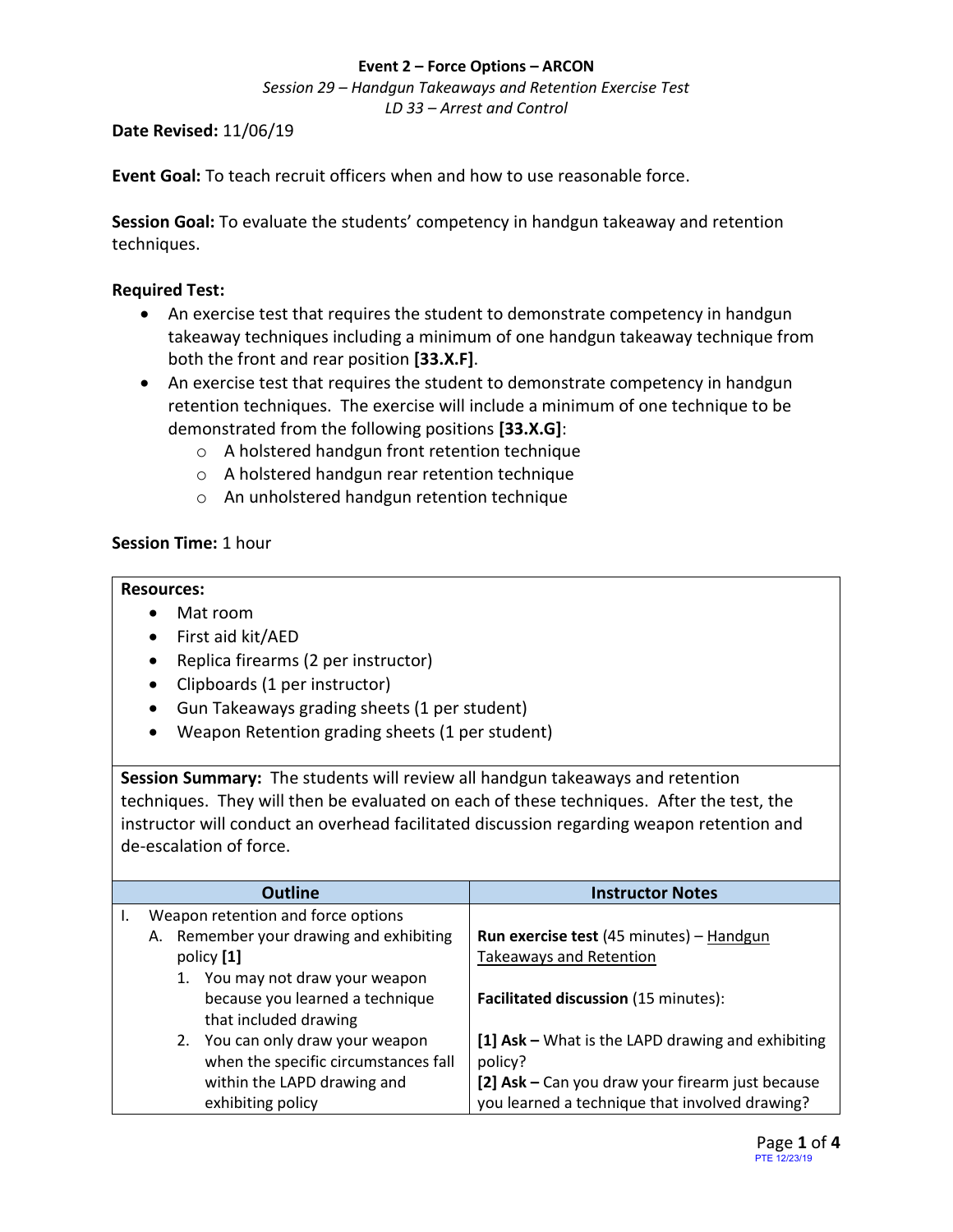## **Event 2 – Force Options – ARCON**

*Session 29 – Handgun Takeaways and Retention Exercise Test*

*LD 33 – Arrest and Control*

|    | 3. | Must always be able to articulate        |                                                     |
|----|----|------------------------------------------|-----------------------------------------------------|
|    |    | why you drew your weapon                 |                                                     |
|    |    | B. Deadly force options [3]              |                                                     |
|    | 1. | May only be used when the                |                                                     |
|    |    | situation warrants its use based on      |                                                     |
|    |    | the LAPD use of deadly force policy      |                                                     |
|    |    | 2. Deadly force may not be used          |                                                     |
|    |    | simply because it is part of a           | [3] Ask - What is the LAPD use of deadly force      |
|    |    | technique                                | policy?                                             |
|    |    | 3. Every situation is different and only |                                                     |
|    |    | reasonable force may be used based       |                                                     |
|    |    | on the specific circumstances            |                                                     |
| C. |    | Non-lethal force options [4]             |                                                     |
|    |    | 1. It may not always be best to draw     |                                                     |
|    |    | your weapon                              |                                                     |
|    |    | 2. There may be times where your         |                                                     |
|    |    | weapon is safest in the holster          |                                                     |
|    |    | 3. You may need to transition to kicks   | [4] $Ask - When would it be best to use a non-$     |
|    |    | and strikes or other personal            | lethal force option after using a weapon retention  |
|    |    | weapons                                  | technique?                                          |
|    | 4. | Impact weapons could be                  |                                                     |
|    |    | appropriate                              |                                                     |
|    | 5. | The level of force must be               |                                                     |
|    |    | reasonable based on the specific         |                                                     |
|    |    | circumstances confronting the            |                                                     |
|    |    | officer at the time                      |                                                     |
|    |    | D. Attempt to deescalate the situation   |                                                     |
|    |    | whenever possible [5]                    |                                                     |
|    | 1. | Give clear, concise commands to the      |                                                     |
|    |    | suspect                                  |                                                     |
|    | 2. | Be prepared to transition to any         |                                                     |
|    |    | force option based on the suspect's      | [5] Ask - What are some of the things you can do    |
|    |    | actions                                  | to deescalate a use of force, specifically a weapon |
|    | 3. | Every situation is different and         | retention situation?                                |
|    |    | constantly evolving                      |                                                     |
|    |    | When one force option fails, be<br>а.    |                                                     |
|    |    | ready to use another                     |                                                     |
|    |    | b. If compliance is obtained, adjust     |                                                     |
|    |    | the level of force accordingly,          |                                                     |
|    |    | but maintain control                     |                                                     |
|    |    | 4. Be ready to reduce the amount of      |                                                     |
|    |    | force used when safe and                 |                                                     |
|    |    | appropriate to do so based on the        |                                                     |
|    |    | totality of the circumstances            |                                                     |

# <span id="page-1-0"></span>**Exercise Test – [Handgun Takeaways](#page-0-0) and Retention**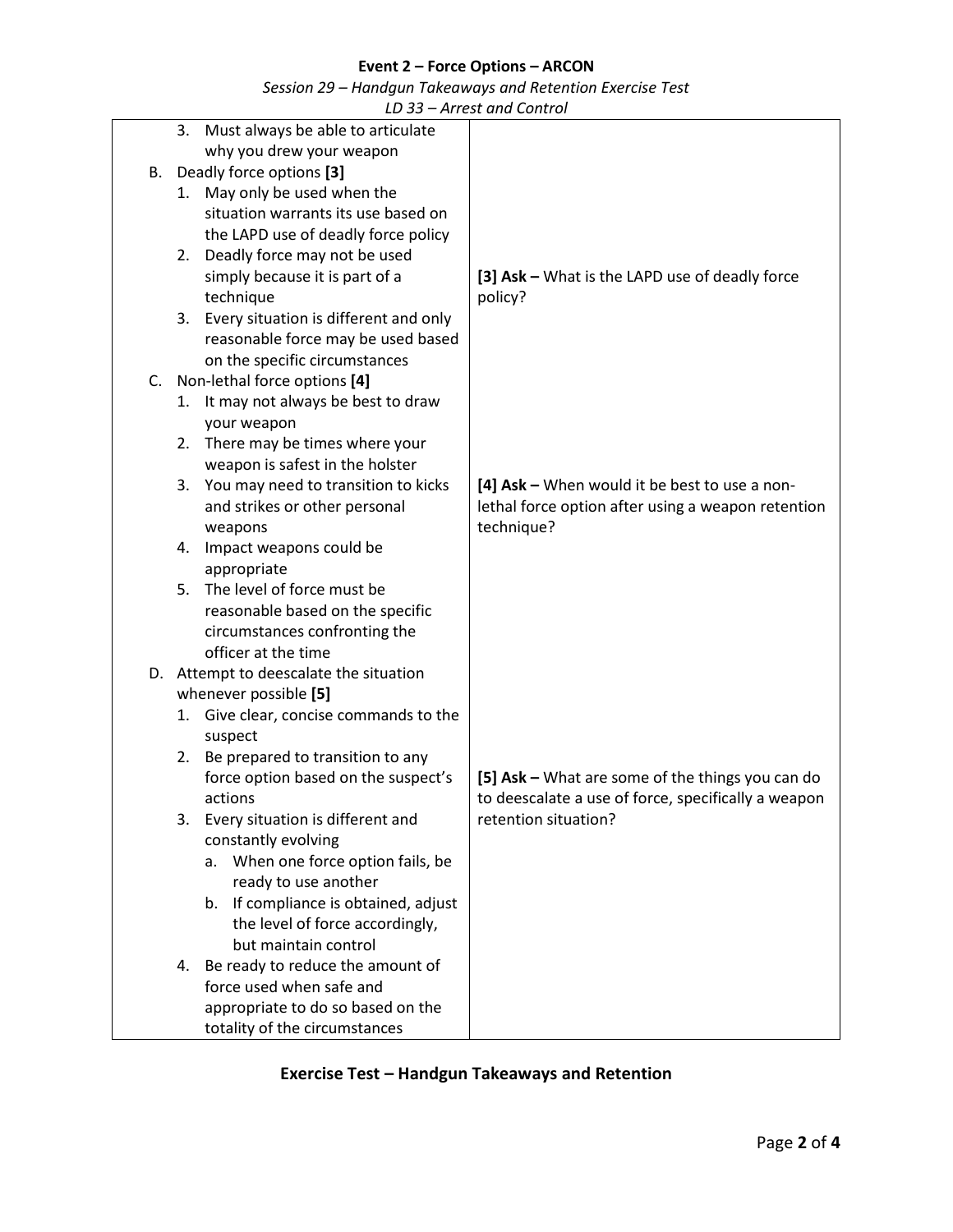### **Event 2 – Force Options – ARCON**

# *Session 29 – Handgun Takeaways and Retention Exercise Test LD 33 – Arrest and Control*

**Purpose:** This activity will evaluate the students' ability to demonstrate gun takeaways and weapon retention techniques.

**Description:** The instructor will first notify the class that this is an evaluated activity and ask if there are any final questions before the test begins. The students will then wait outside in pairs to be called in by an instructor. Each available instructor (use as many as are available) will call in a pair of students and test them individually, with one student acting as the suspect, and the other as the officer being evaluated.

The instructor will order the student to demonstrate front gun takeaway, rear gun takeaway, weapon retention from the unholstered position, and weapon retention from the holstered position – front and rear. The instructor should use the appropriate gun takeaways and weapon retention grading sheets to evaluate the student. After evaluation, the students will switch roles and the new officer will be evaluated in the same manner. Once both students have been evaluated, the instructor will call another pair of students into the room for testing.

## **Resources needed:**

- Mat room
- First aid kit/AED
- Replica firearms (2 per instructor)
- Clipboards (1 per instructor)
- Gun Takeaways grading sheets (1 per student)
- Weapon Retention grading sheets (1 per student)

### **Required Test:**

- An exercise test that requires the student to demonstrate competency in handgun takeaway techniques including a minimum of one handgun takeaway technique from both the front and rear position **[33.X.F]**.
- An exercise test that requires the student to demonstrate competency in handgun retention techniques. The exercise will include a minimum of one technique to be demonstrated from the following positions **[33.X.G]**:
	- o A holstered handgun front retention technique
	- o A holstered handgun rear retention technique
	- o An unholstered handgun retention technique
- The student will demonstrate competency in the following performance dimensions:
	- o Safety
	- o Awareness
	- o Balance
	- o Control
	- o Controlling force
	- o Proper techniques
	- o Verbal commands/instructions
	- o First aid assessment